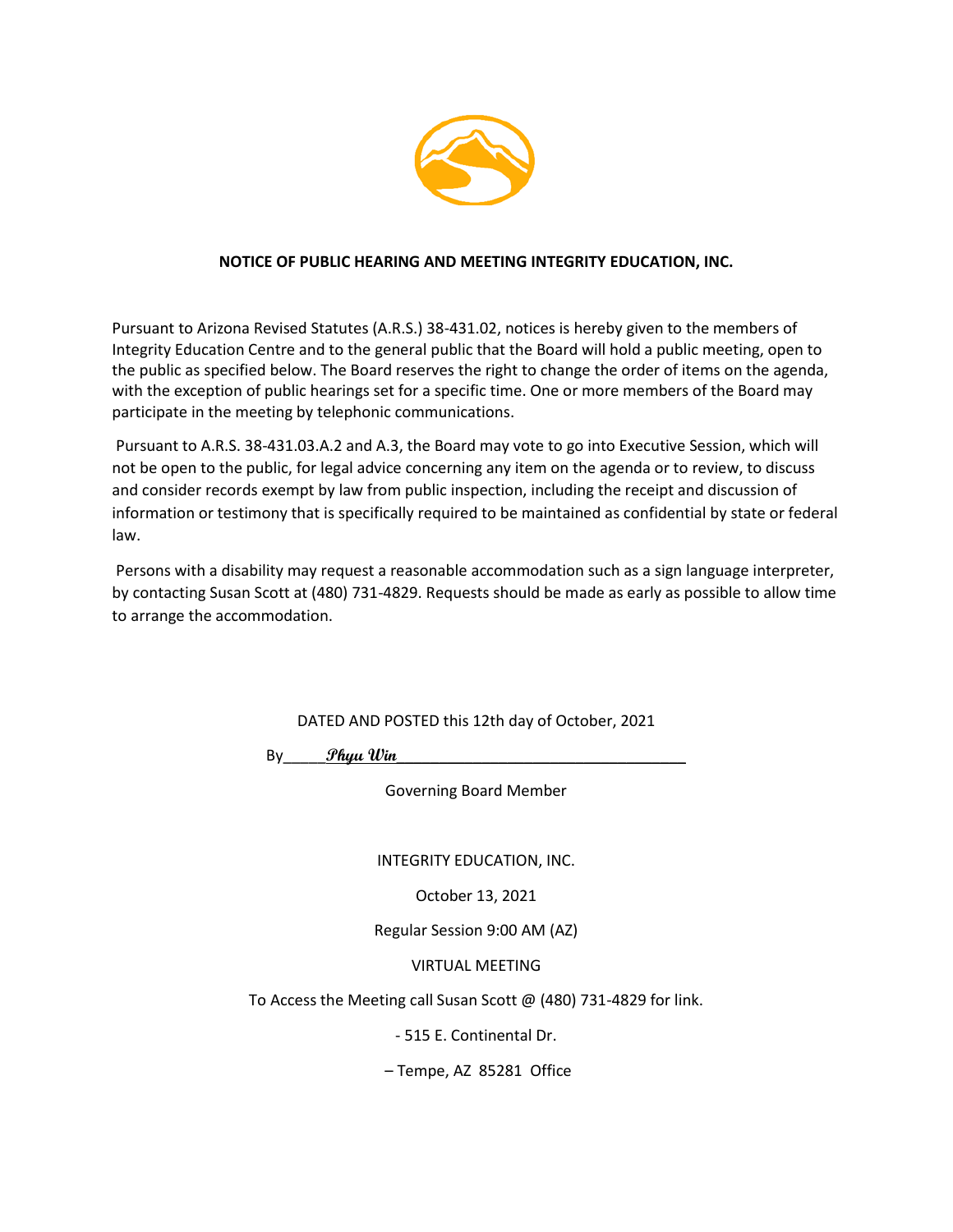

## NOTICE OF PUBLIC REGULAR SESSION

# AGENDA

Tuesday October 12, 2021

## **1. Call to Order**

The President will call the meeting to order.

## **2. Adoption of Agenda**

The Board will now approve the formal agenda.

## **3. Audience of Citizens**

At this time, the President of the Board will ask members of the audience if they would like to speak regarding any issue before the Board. **No formal action** may be taken on any issue unless the item appears on the Agenda. Members of the public wishing to comment on an agenda item may do so at the time the item appears on the agenda. Items not on the agenda may be addressed during the "Audience of Citizens". **The Board may respond to criticism, ask that staff review a matter, or place an item on future agenda.**

Public comment is limited to three (3) minutes and may be shortened at the discretion of the Board's Director. Please state your full name, address, and organizational affiliation if applicable.

## **4. Executive Session**

A.R.S. § 38-431.03 permits an executive session or closed meeting to be held for discussion and consideration of any of seven particular subjects. A majority of the members of the Governing Board must vote to convene an executive session during a public meeting held prior to the executive session. The general public is properly excluded from such a session. Only those individuals necessary to the conduct of such a meeting may be present. All matters discussed in an executive session must be kept confidential by those attending. No vote may be taken during an executive session. Any final action on an item discussed in an executive session must be taken during a public meeting. A.R.S. § 38-431.03.

The purposes for which an executive session discussion may be held are the following:

- A. Personnel matters involving a specific individual.
- B. Confidential records.
- C. Student discipline matters.
- D. Legal advice provided by the public body's attorney.